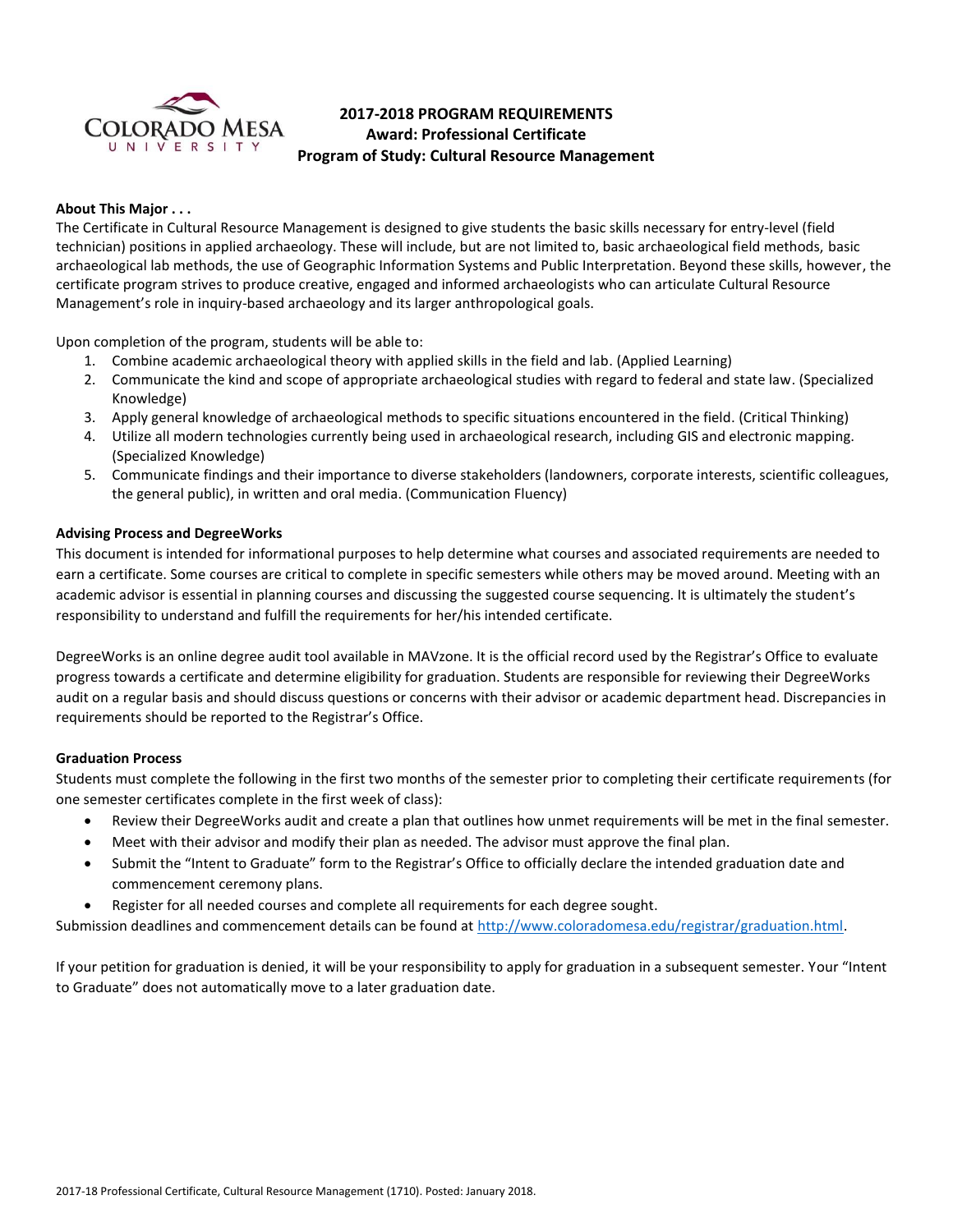# **INSTITUTIONAL CERTIFICATE REQUIREMENTS**

The following institutional requirements apply to all CMU professional certificates. Specific programs may have different requirements that must be met in addition to institutional requirements.

- Consists of 5-59 semester hours.
- Primarily 300-400 level courses.
- At least fifty percent of the credit hours must be taken at CMU.
- 2.00 cumulative GPA or higher in all CMU coursework.
- A course may only be used to fulfill one requirement for each degree/certificate.
- Pre-collegiate courses (usually numbered below 100) cannot be used for graduation.
- Capstone exit assessment/projects (e.g., Major Field Achievement Test) requirements are identified under Program-Specific Certificate Requirements.
- The Catalog Year determines which program sheet and certificate requirements a student must fulfill in order to graduate. Visit with your advisor or academic department to determine which catalog year and program requirements you should follow.
- See "Requirements for Undergraduate Degrees and Certificates" in the catalog for a complete list of graduation requirements.

# **PROGRAM-SPECIFIC CERTIFICATE REQUIREMENTS**

- 38 semester hours for the Professional Certificate in Cultural Resource Management.
- 2.00 cumulative GPA or higher in all CMU coursework and a "C" or better must be achieved in achieved in coursework toward major content area.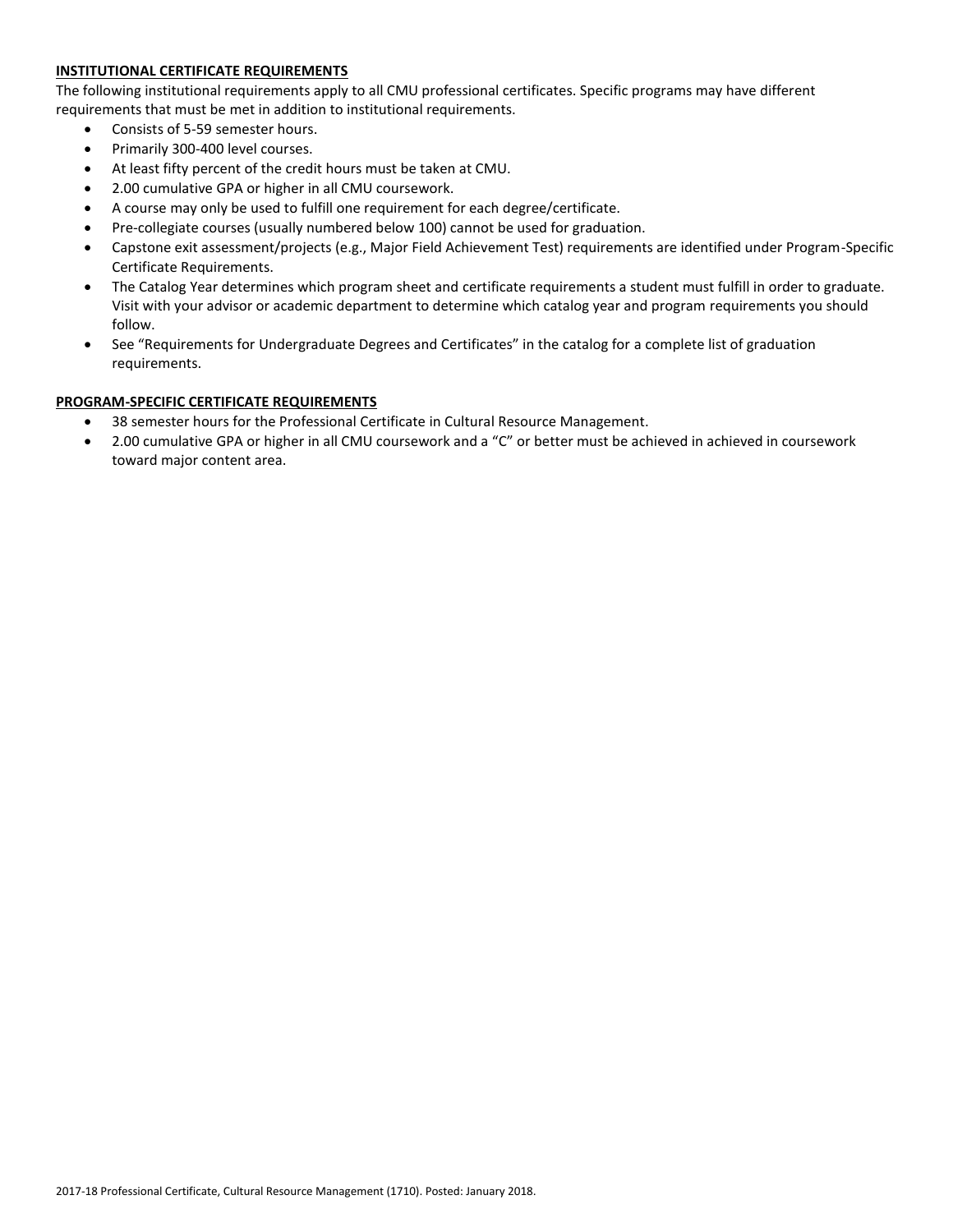#### **PROFESSIONAL CERTIFICATE: CULTURAL RESOURCE MANAGEMENT REQUIREMENTS** (38 semester hours)

# **Archaeology Courses** (26 semester hours)

- $\Box$  ANTH 202 Introduction to Anthropology (3)
- $\Box$  ARKE 205 Principles of Archaeology (3)
- $\Box$  ARKE 225 Introduction to North American Archaeology (3)
- $\Box$  ARKE 410 Field Methods in Archaeology<sup>1</sup> (3)
- $\Box$  ARKE 410L Field Methods in Archaeology Laboratory<sup>1</sup> (2)
- $\Box$  ARKE 466 Field Research in Archaeology<sup>2</sup> (6)

Choose 6 semester hours from the list below, at least 3 of which have to be from the ARKE selections numbered 300 or higher.

- ARKE 300 Human Evolution (3)
- ARKE 301 The Emergence of Human Culture (3)
- ARKE 302 From Domestication to States (3)
- ARKE 320 Colorado Archaeology (3)
- ARKE 325 Geoarchaeology<sup>3</sup> (3)
- ARKE 350 Southwest Archaeology (3)
- ARKE 352 Paleoindian Archaeology (3)
- ARKE 402 Cultural Resource Management<sup>1</sup> (3)
- FOAN 180 Survey of Physical Anthropology (3)
- FOAN 180L Survey of Physical Anthropology Laboratory (1)
- HIST 435 Classical Archaeology<sup>4</sup> (3)
	- $\Box$
	- \_\_\_\_\_\_\_\_\_\_\_\_\_\_\_\_\_\_\_\_\_\_\_\_\_\_\_\_\_\_\_\_\_\_\_\_\_\_\_\_\_\_\_\_\_\_\_  $\Box$

**Cultural Resource Management Courses** (12 semester hours)

- $\Box$  GEOG 131 Introduction to Cartography (3)
- $\Box$  GIST 332 Introduction to GIS (2)
- $\Box$  GIST 332L Introduction to GIS Laboratory (1)
- $\Box$  GIST 375 Global Positioning Systems for GIS (2)<sup>5</sup>
- $\Box$  GIST 375L Global Positioning Systems for GIS Laboratory<sup>5</sup> (1)
- $\Box$  One of the following courses:
	- HIST 405 Introduction to Public History<sup>6</sup> (3)
	- HIST 409 Material Culture Studies (3)<sup>6</sup>
	- HIST 499 Internship in History (3)

<sup>1</sup> Prerequisites: ARKE 205 and ARKE 225, or consent of instructor.

- <sup>2</sup> Prerequisite: ARKE 410/410L
- <sup>3</sup> Prerequisite: GEOL 111/111L
- <sup>4</sup>Prerequisite: HIST 101
- <sup>5</sup> Prerequisites: GIST 332 & GIST 332L
- 6 Prerequisites: HIST 131 & HIST 132